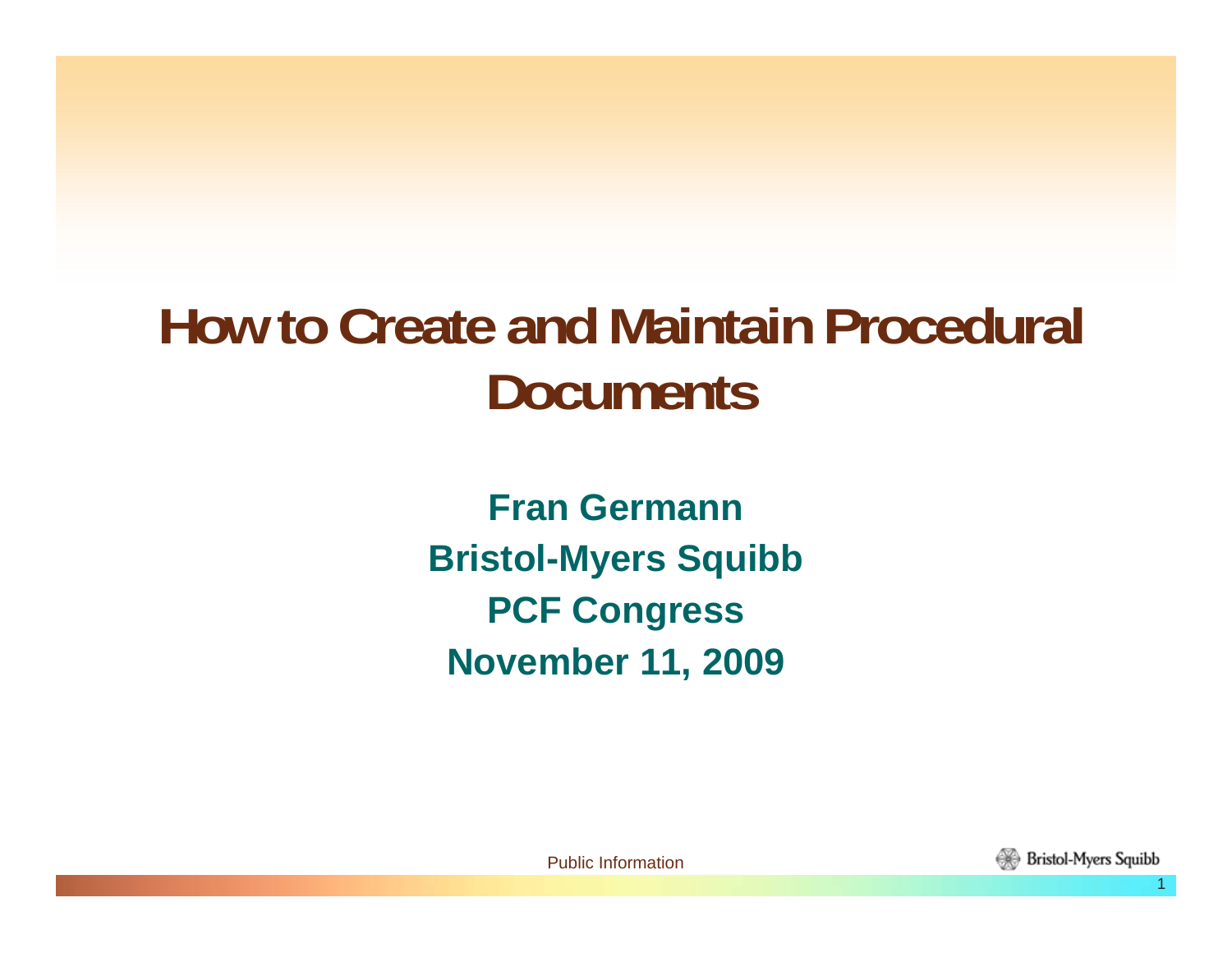# **Background**

- **To the agencies and monitors that audit our companies, our documents reflect how well we manage and communicate the basic activities required to run our businesses.**
- **In a sense, in their eyes,**

**"We are our documents"**

• **The goal of robust creation and management of policies and procedures is to demonstrate that a company is well organized and that it communicates requirements effectively and efficiently.**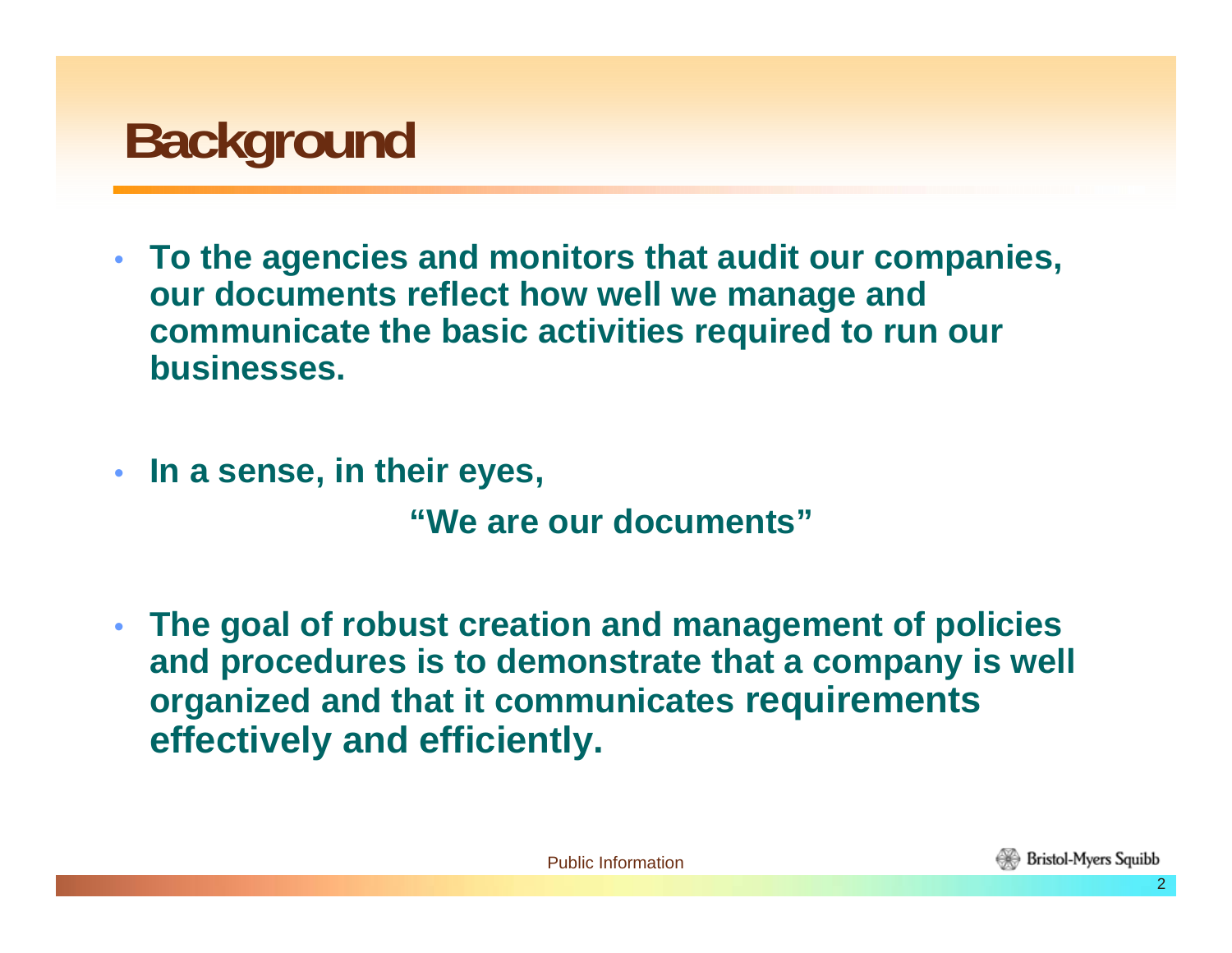- **Building a repository of procedural documents to support a robust compliance initiative begins with consistency in:**
	- **Document Hierarchy**
	- **Document Contents (templates)**
	- **Access/Taxonomy**
	- **Access/Systems**
	- **Governance**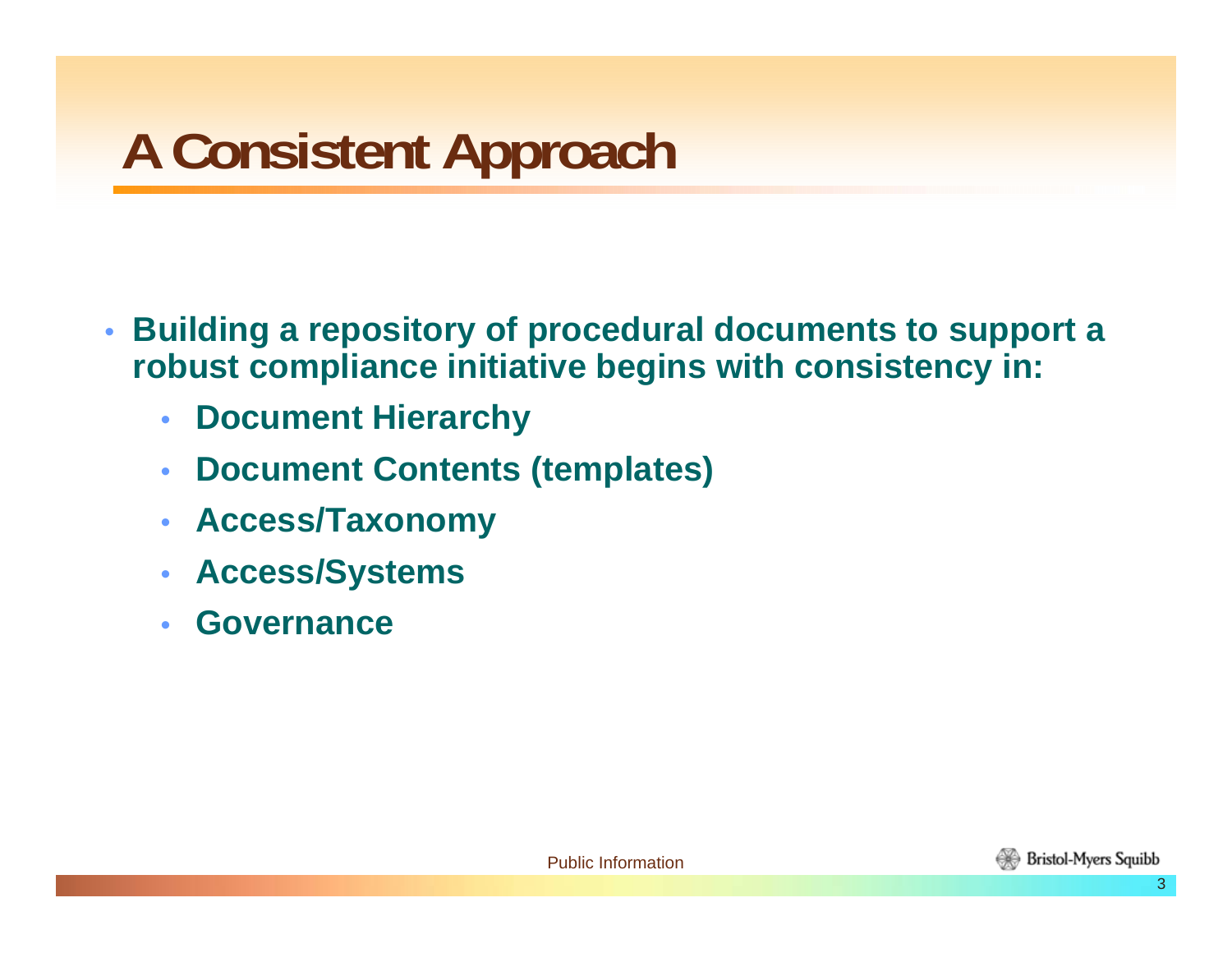#### **Benefits**

- **Creates a common understanding of principles and goals.**
- **Enables clear and consistent communication of work responsibilities and accountabilities.**
- **Improves quality.**
- **Enhances efficiency and effectiveness.**
- **Expands access to all who need to know.**
- **Facilitates compliance audits and investigations.**
- **Enables leveraging of knowledge between Business Units**

**Bristol-Myers Squibb**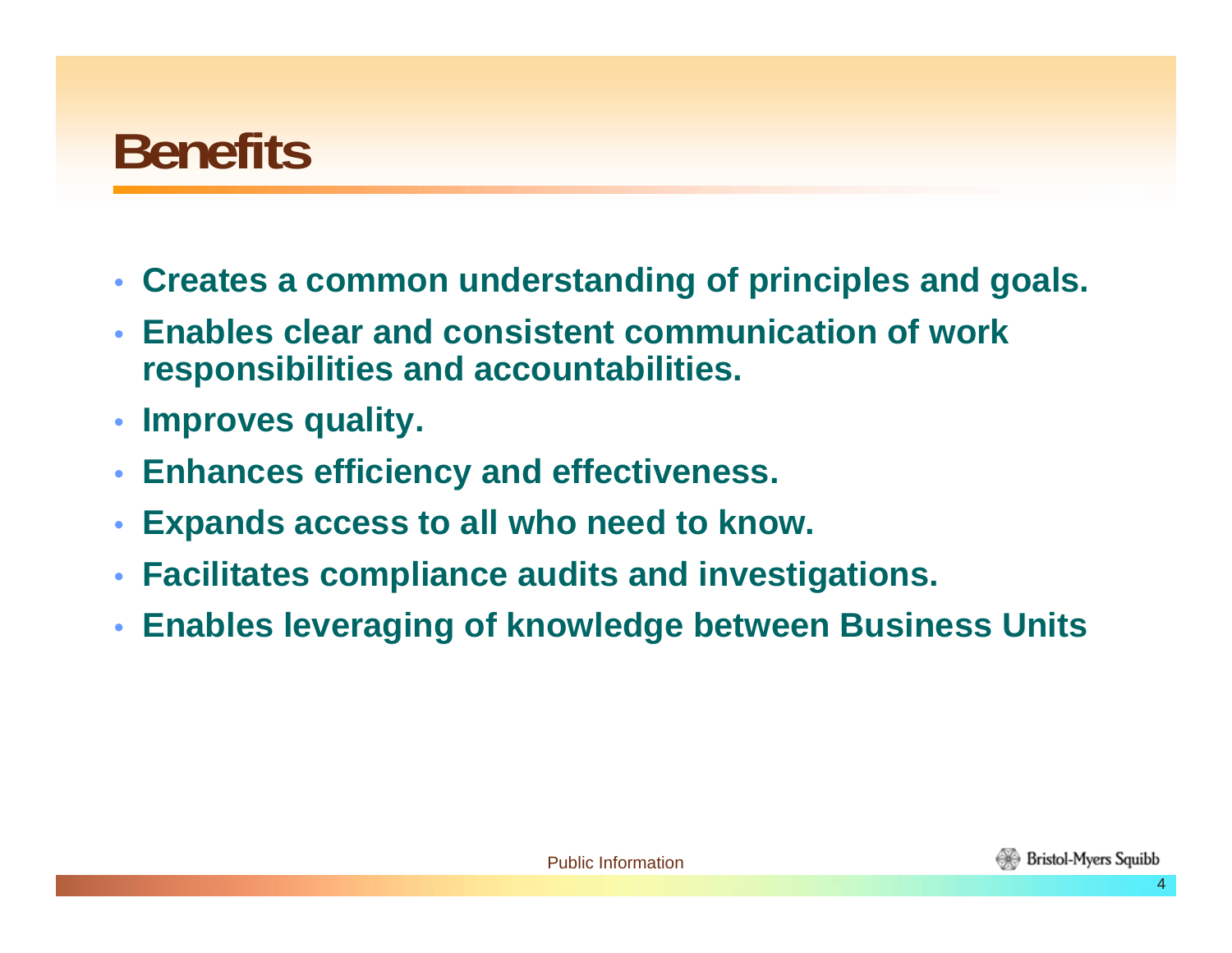# **Document Hierarchy**

- **When deciding how many document types to use consider the intent and approval requirements**
	- Too few document types may impede the approval **process by having high level signatures on documents subject to frequent change**
	- **Too many document types may make it difficult for people to know where to find specific information**
- **Gatekeeping activities (proposal and review by a central governing body) helps to control the proper use of document types**
- **Define the need to address Corporate (Global) vs. local issues**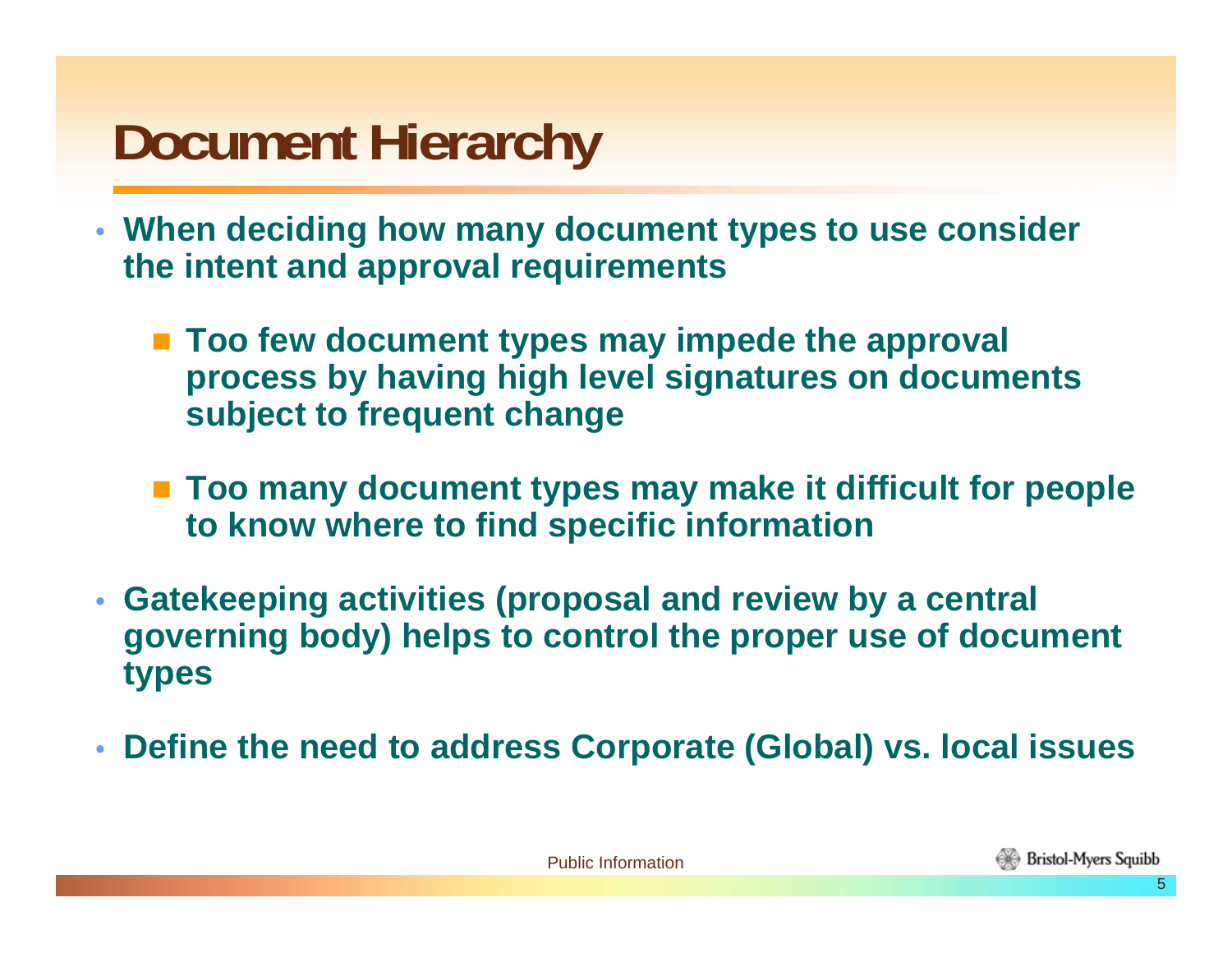# **Document Contents**

- **Use of standard formats saves the time and effort of creation within each department**
- **Standardization should allow for some differences**
	- **e.g.: Defining the sections to be included in each document type and the order in which they appear leaves room for individual design, while maintaining sufficient similarity to facilitate use.**
- **The goal of creating the documents should be efficiency, not use of all document types – flexibility is key.**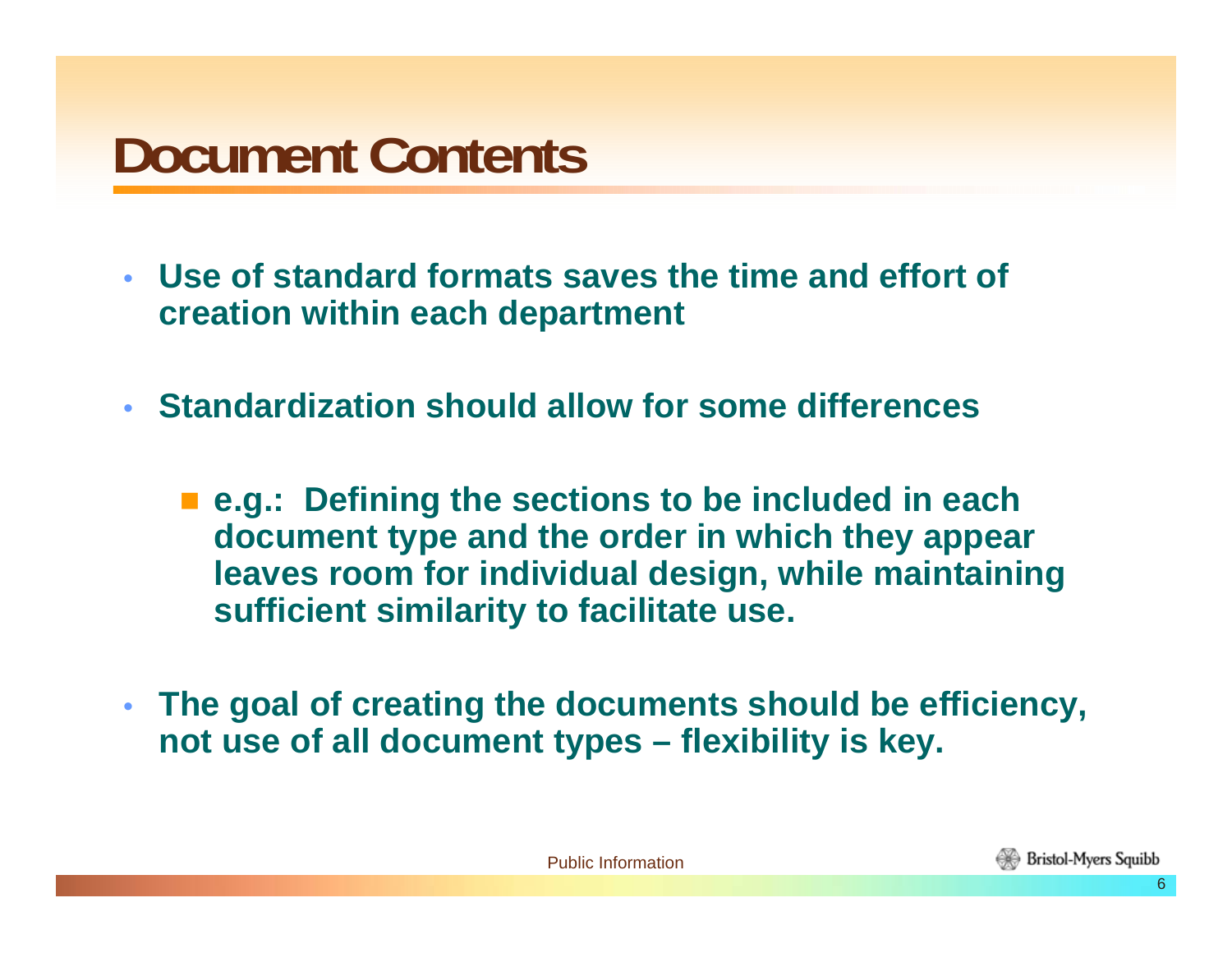### **Access/Taxonomy**

- **Access to documents requires classification that is easy to interpret and easy to maintain**
	- Use of generic terms facilitates maintenance as **organizations and terms change**
- **Use of a central access point eliminates the need for coordination and provides assurance that only the current copy of a document is available for use**

■ Manuals for hard copy distribution vs. electronic **access**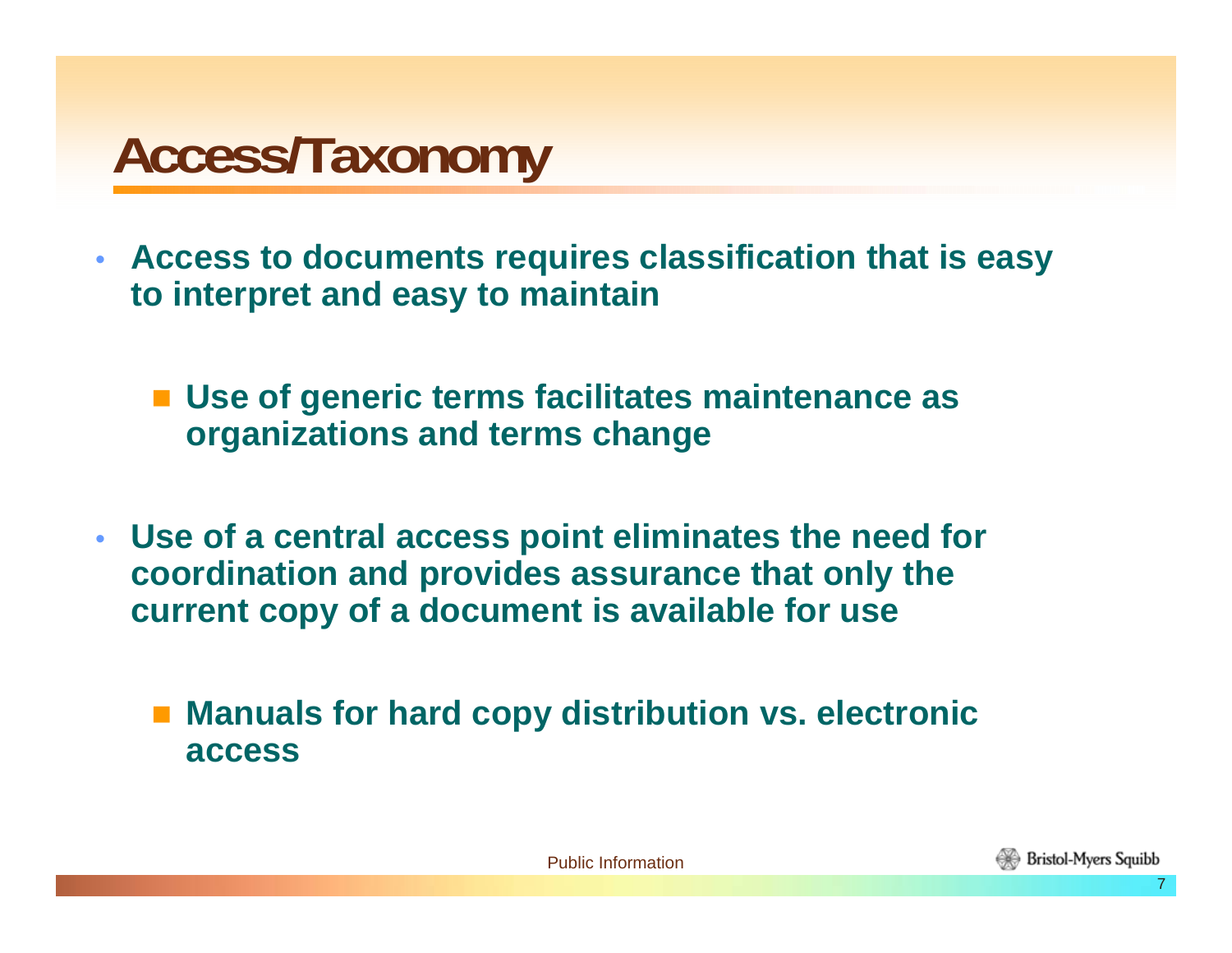### **Access/Systems**

- **Use of an Electronic Document Management System facilitates the review/approval/access process**
- **Can ensure Part 11 compliance**
- **May require use of "middle ware" for general access**
- **Ease of maintenance is as critical as ease of implementation**

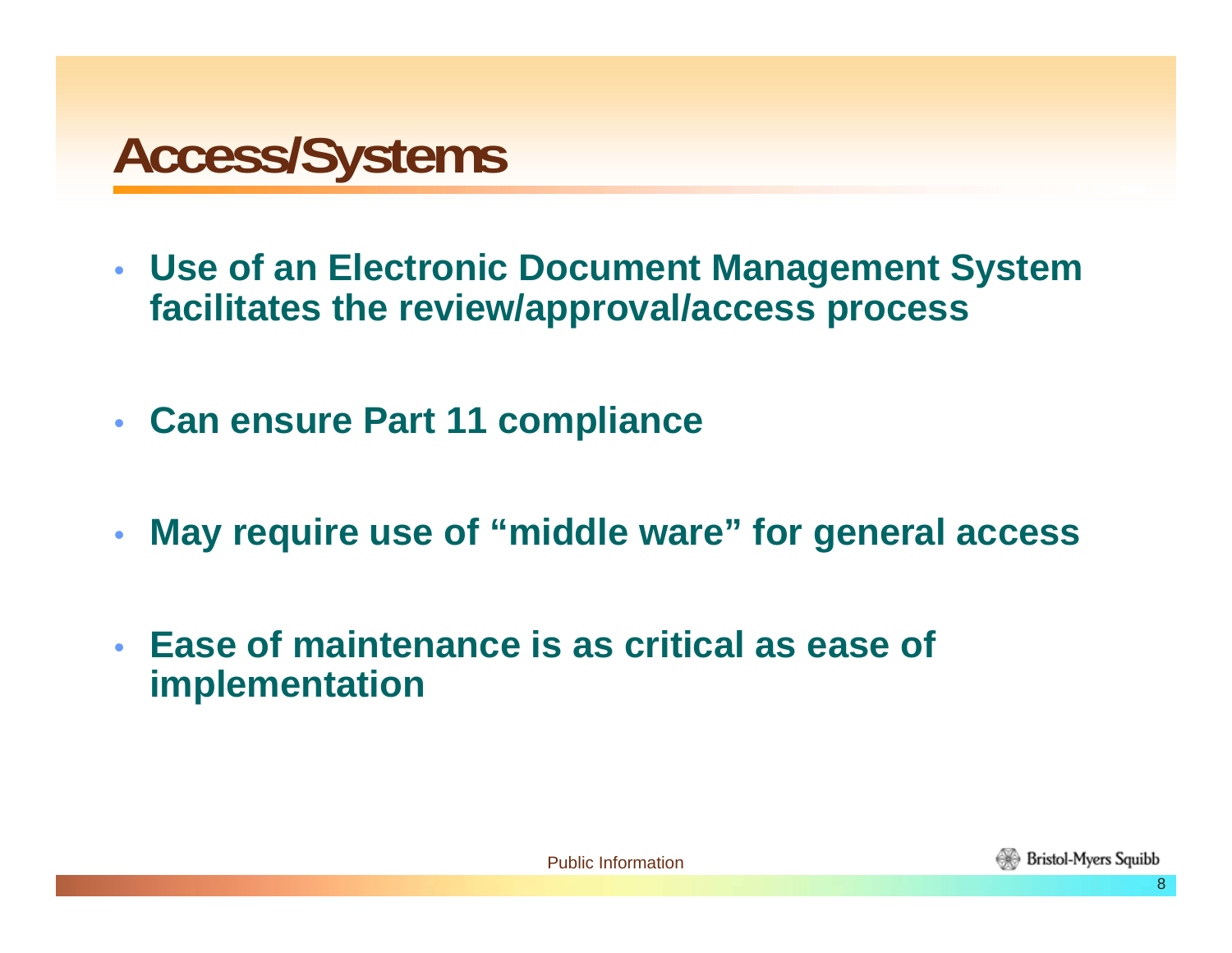

- **Related policies and procedures operationalize the framework and requirements**
- **Governance within each business unit ensures compliance to requirements**
- **Provides an overview to allow for collaboration on common themes and avoid redundancy.**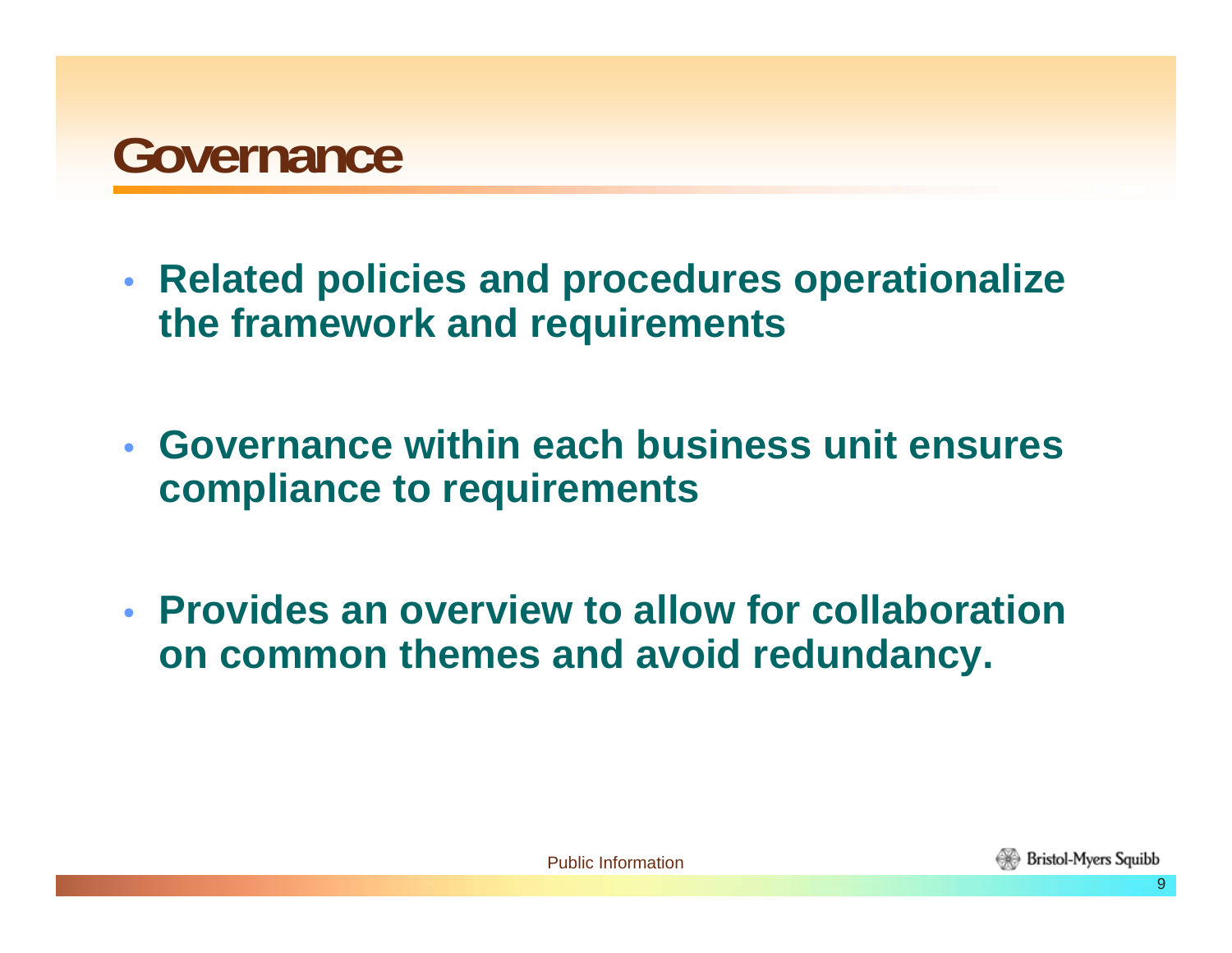# **The BMS Experience**

Public Information

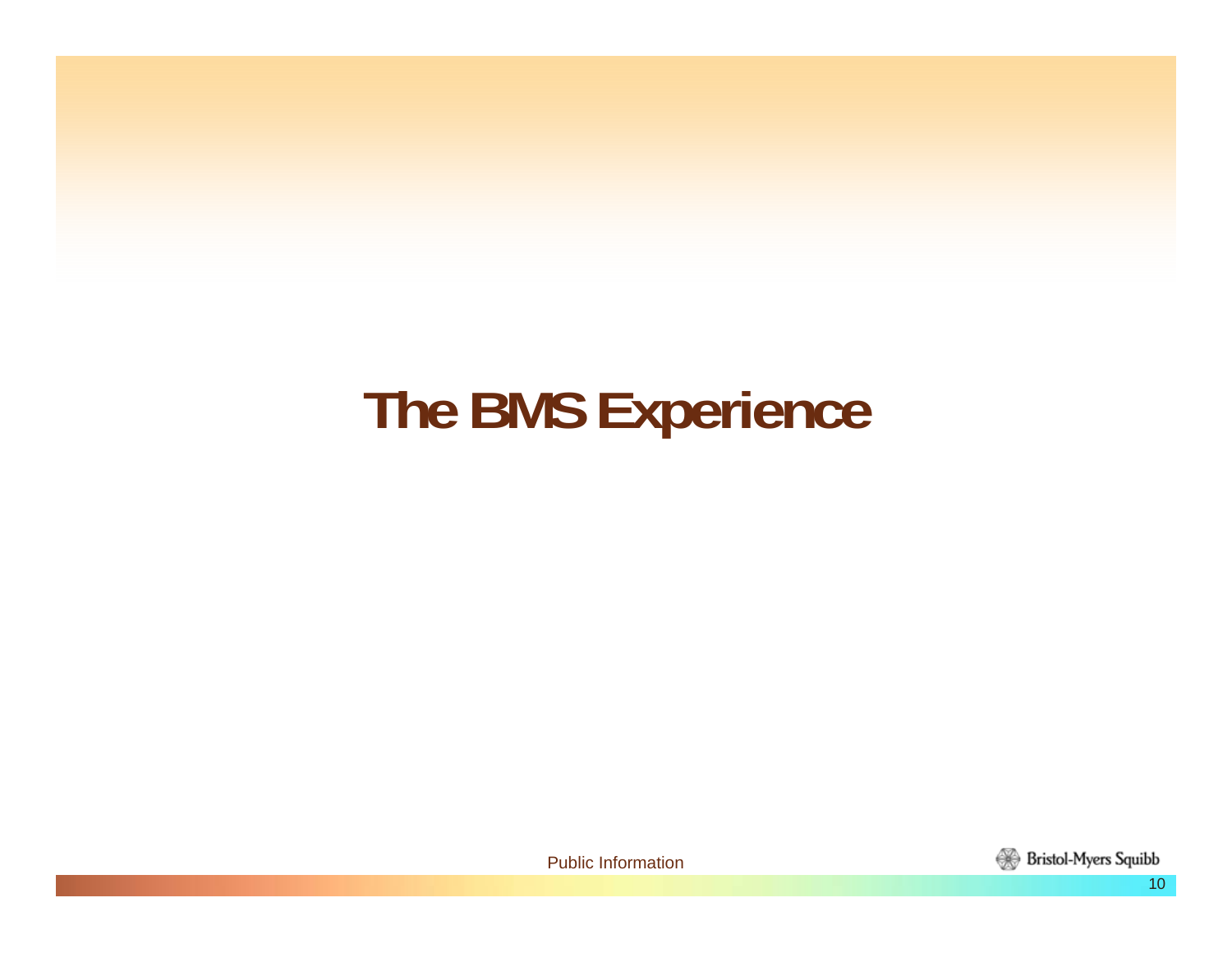# **Achieving Consensus**

- **Established a core team with expertise in procedural documents to help formulate and agree on each major component**
- **The Policies and Procedures Governance Council operates as a community of practice and center of excellence for procedural document practices**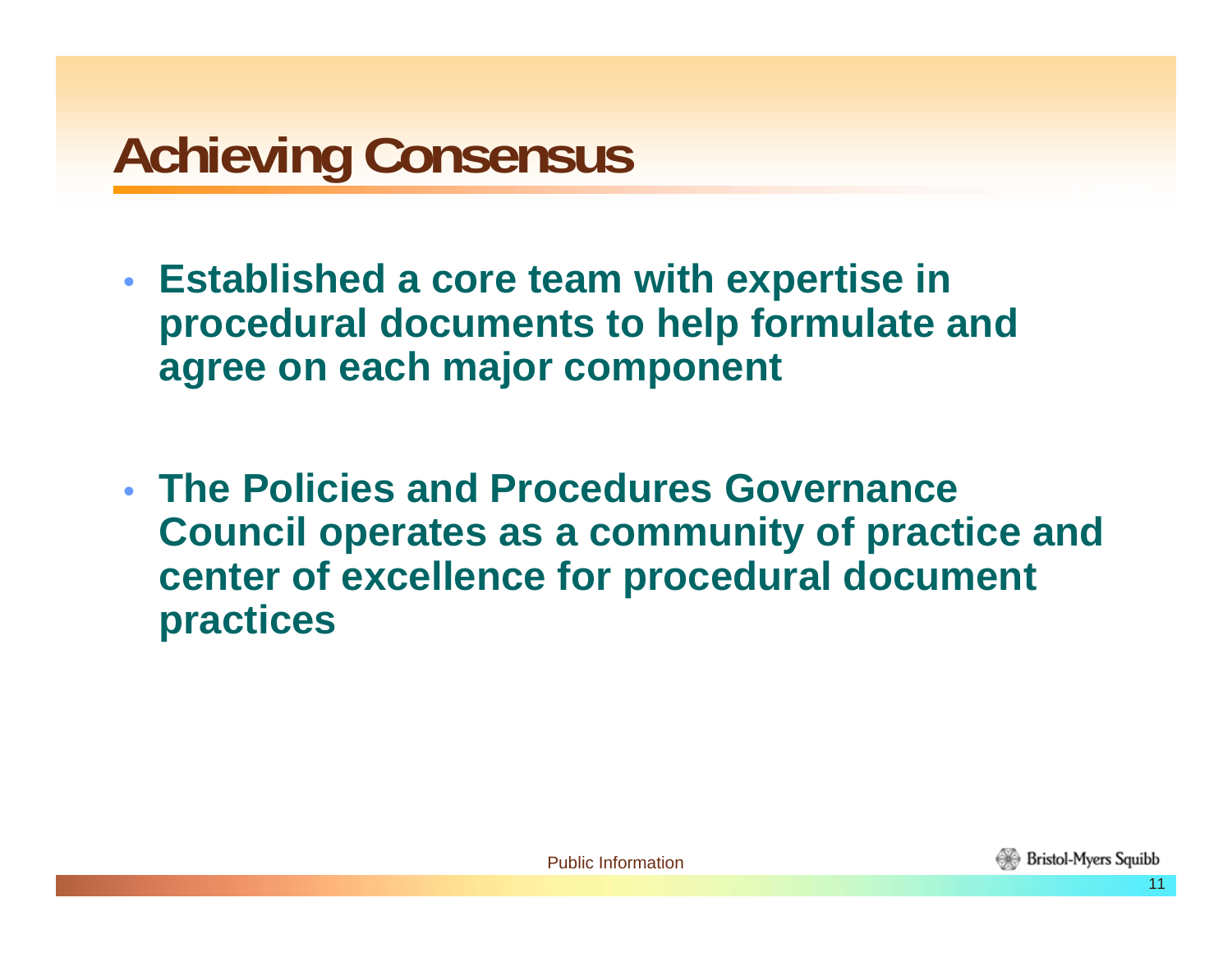# **The Important Initial Step**

#### • **A Corporate Policy establishes two types of corporate procedural documents.**



Public Information

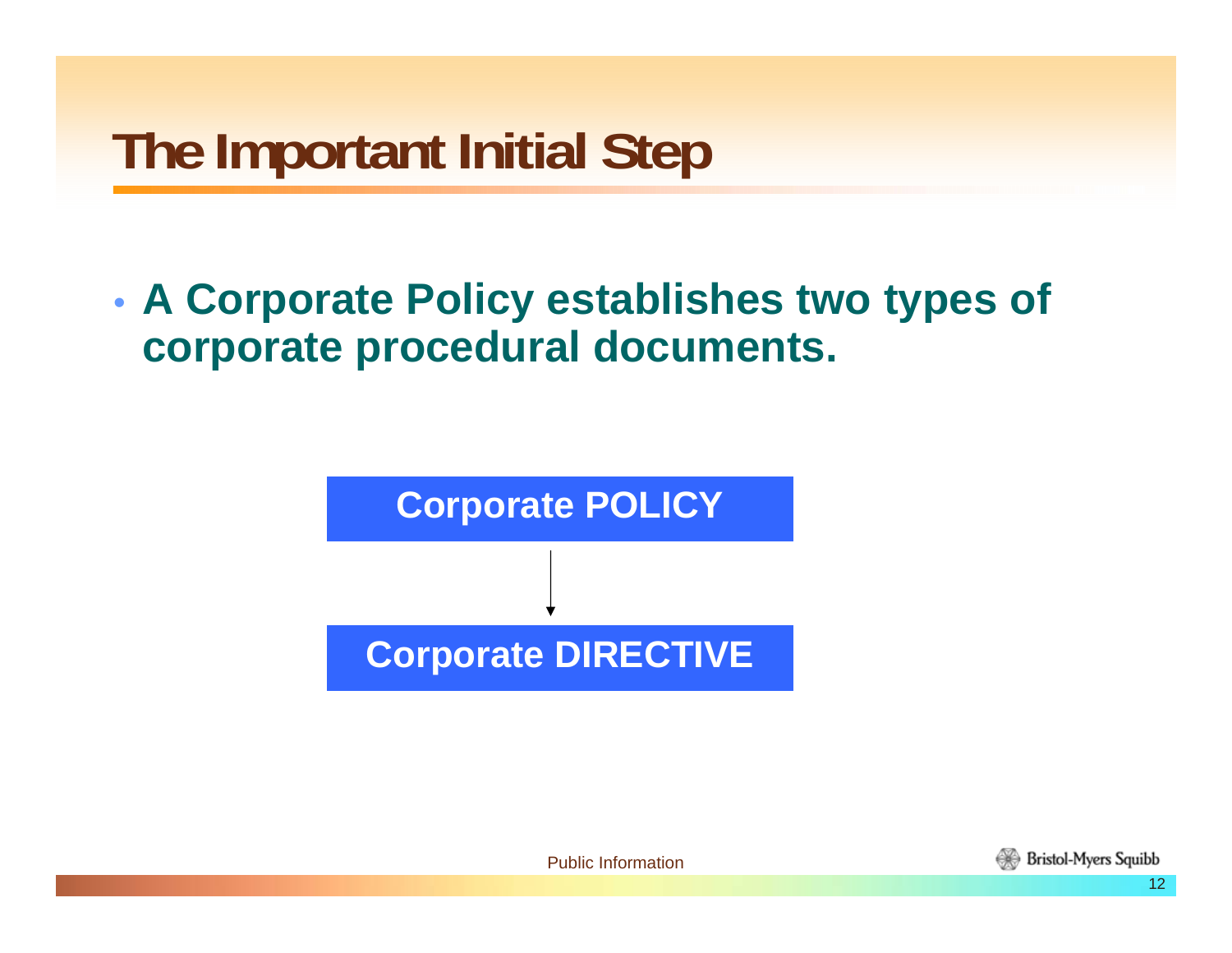### **The Process**

•**Corporate Policies set forth the highest principles to be applied across the company**

•**Corporate Directives provide the specific requirements to be implemented in accordance with a Corporate Policy and may also contain examples or interpretations to facilitate implementation**

•**Governance is provided in a related SOP (Standard Operating Procedure)**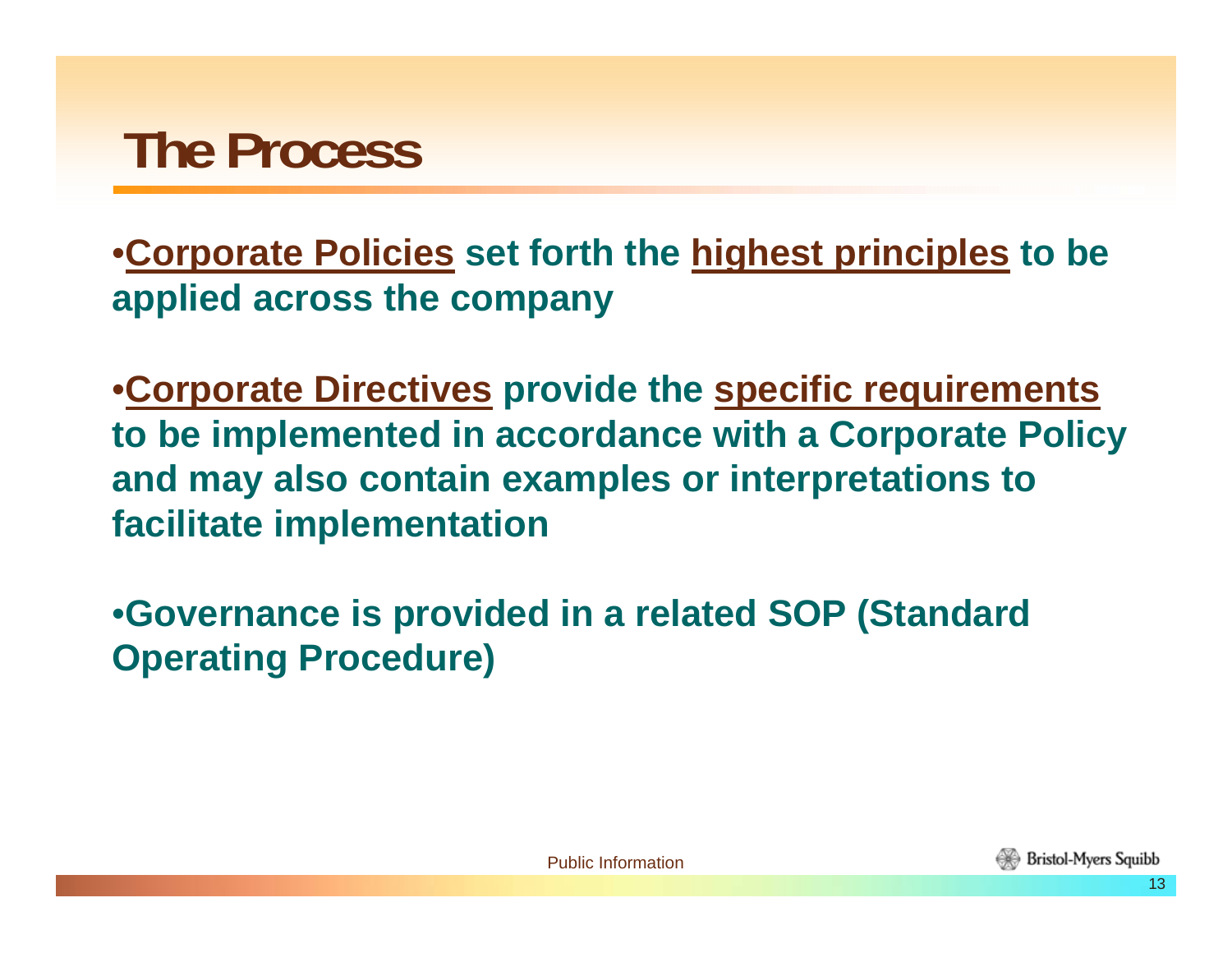# **The Process (Cont'd)**

•**Gatekeeping is achieved through a proposal process**

•**A cross-functional Council reviews and approves the proposal**

•**A Writing Team with appropriate knowledge and experience creates the document(s)**

•**Appropriate Management Council members (Policy) and Department Management (Directives) ultimately review and approve the final document(s)**

**Bristol-Myers Squibb**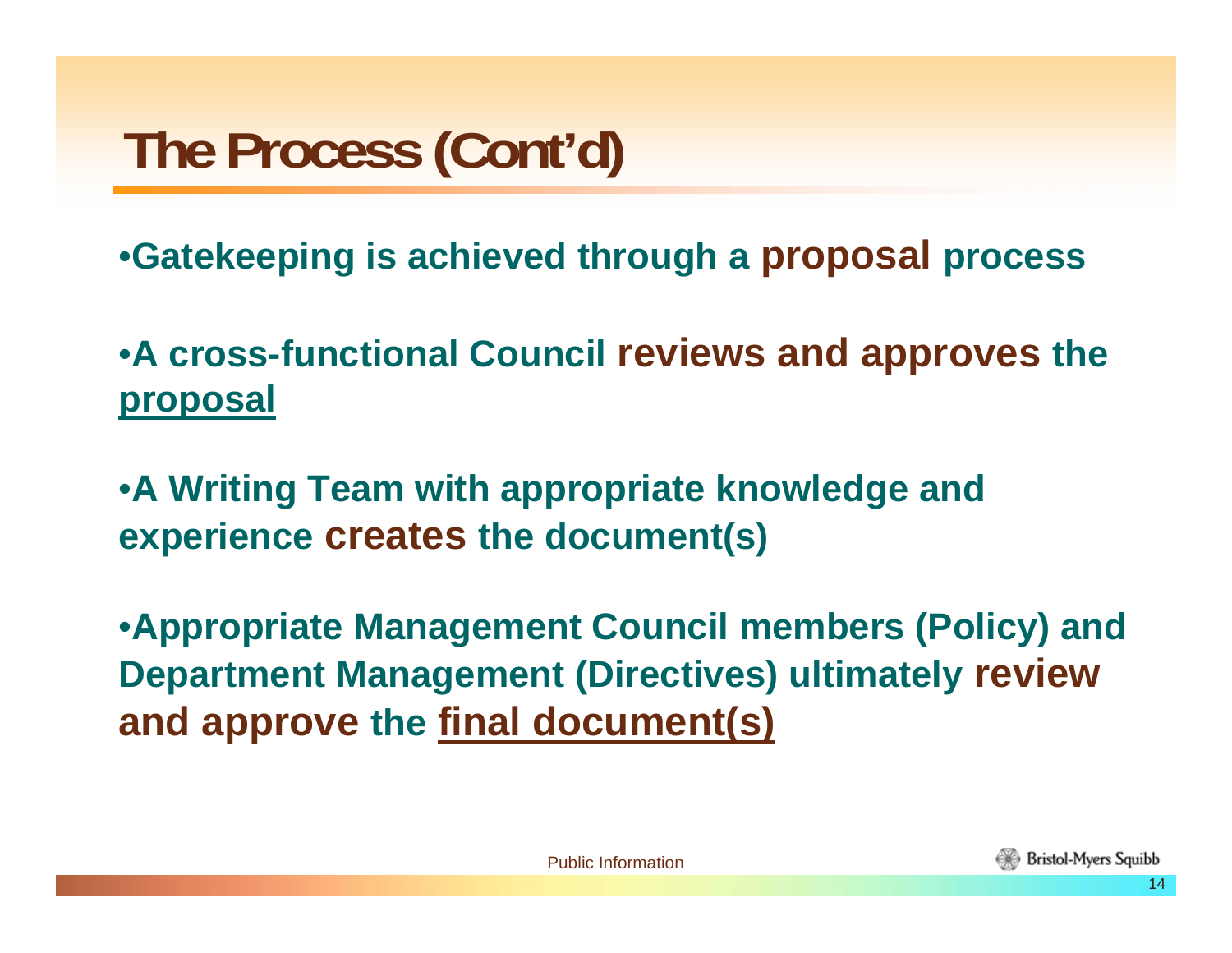•**The department that initiated the proposal creates a training and communication plan**

•**The Corporate Policy and/or Directive is posted to a central web site**

•**Documents are then reviewed periodically to ensure they reflect current principles and practices**

1515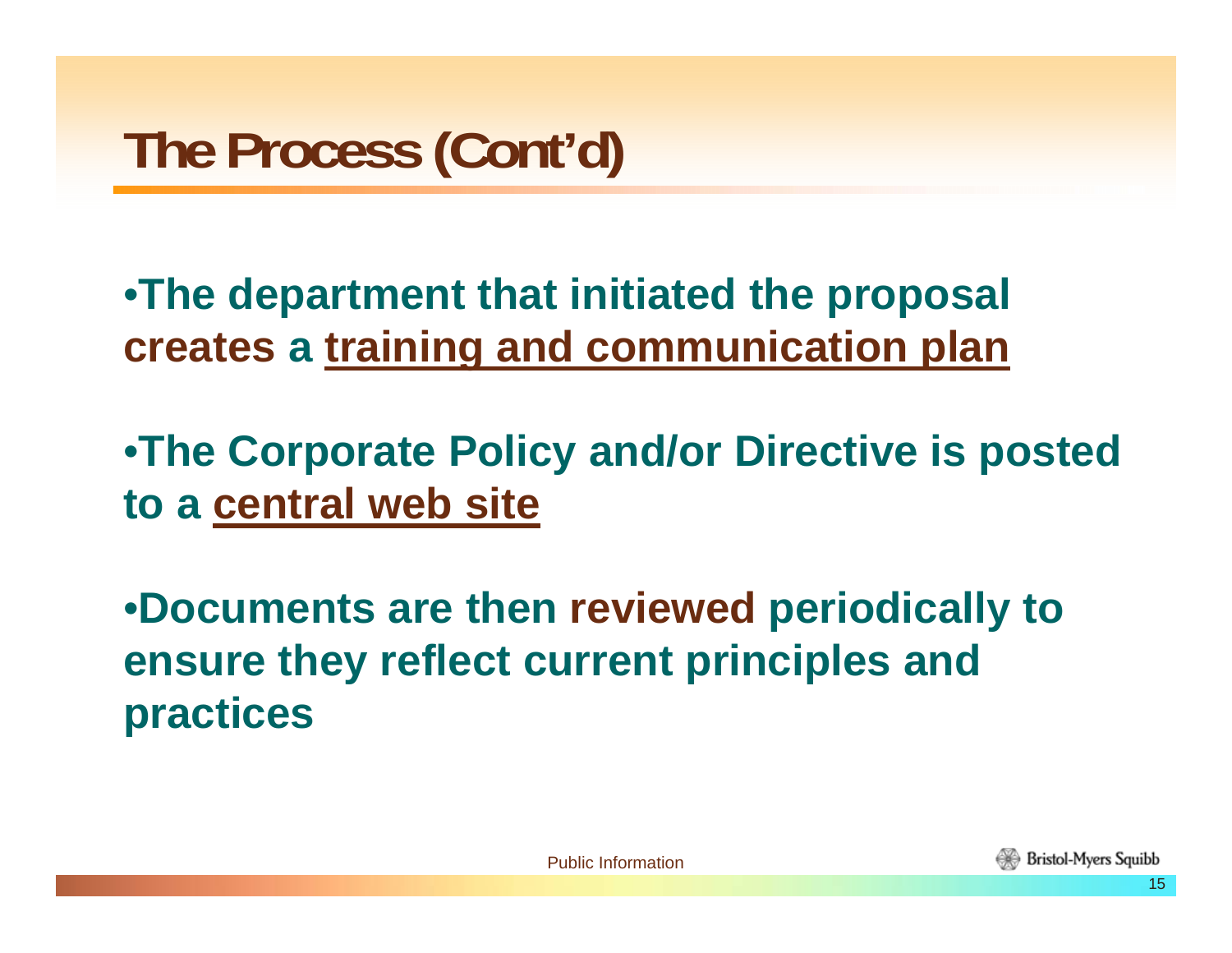#### •**The information is provided in detail in various corporate procedural documents that are communicated and posted on BMS's Policies and Procedures Portal, our central access point.**

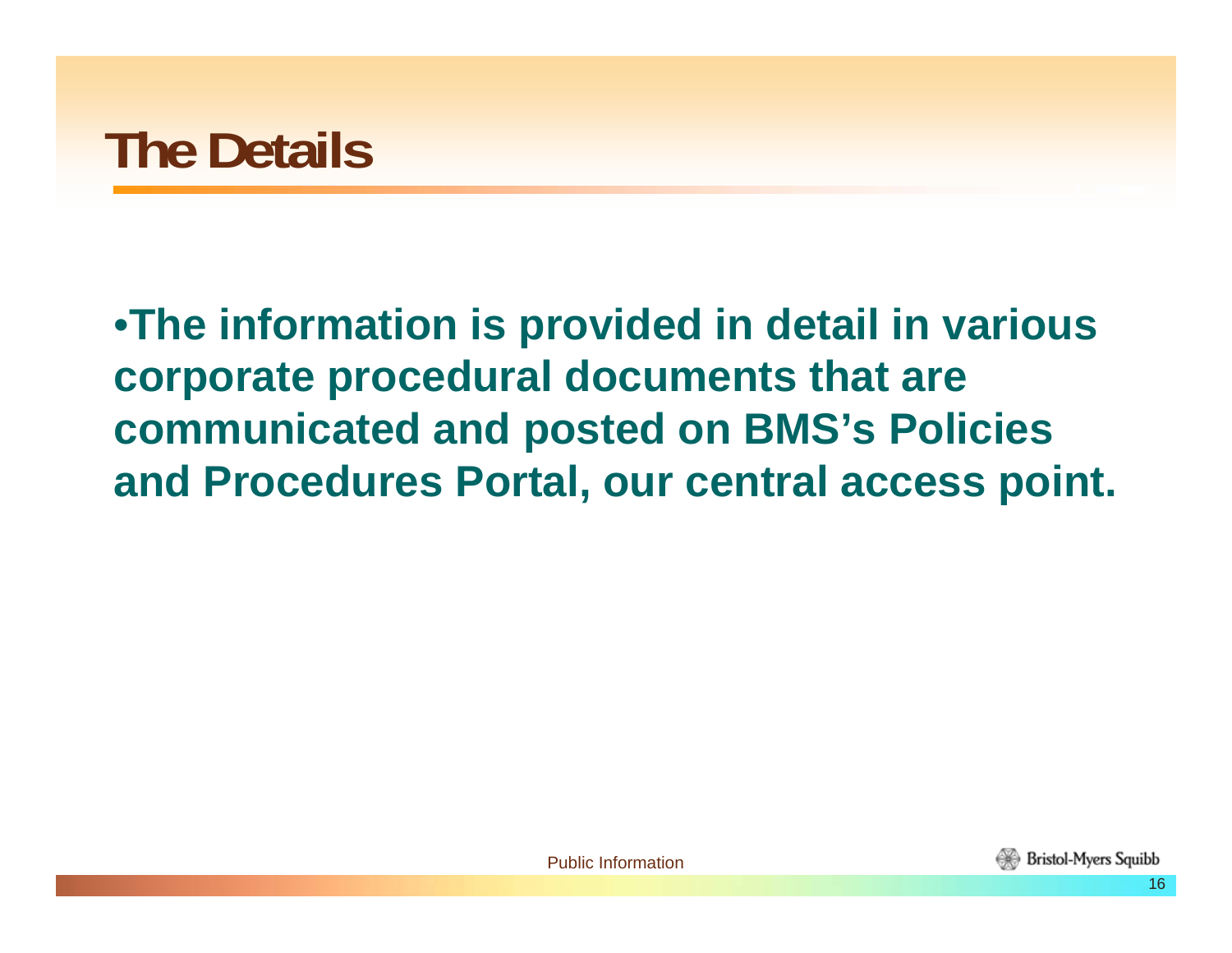#### **Next Steps-**

#### **Business Unit/Staff Function Procedural Documents**



17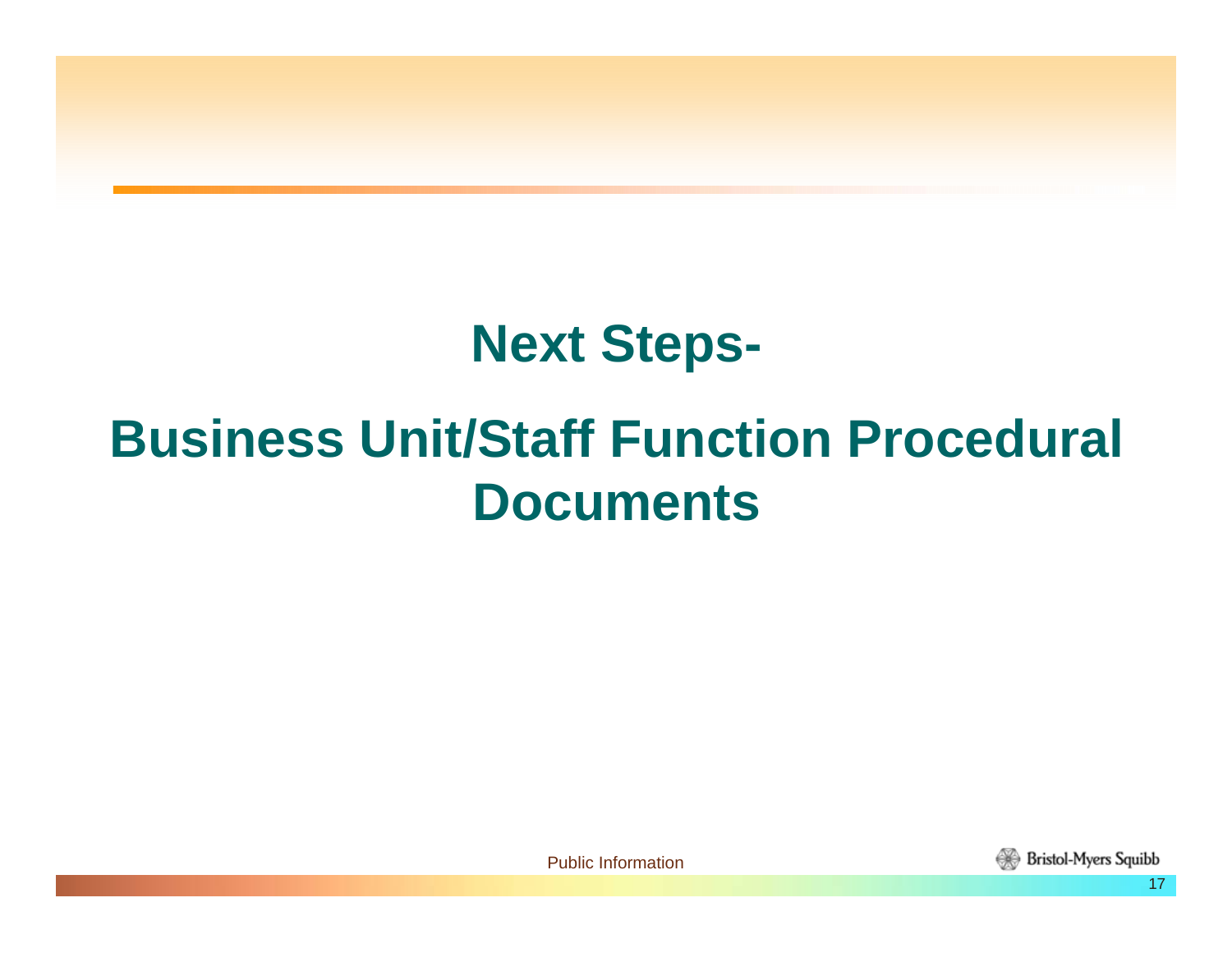

- **Continuing in our efforts to improve compliance, we expanded the principle of consistency throughout BMS to procedural documents in every Division and Subsidiary, at every site.**
- **The governing Corporate Policy and Directive impact how procedural documents are created and managed by Business Units and Staff Functions (BU/SF) throughout the company.**

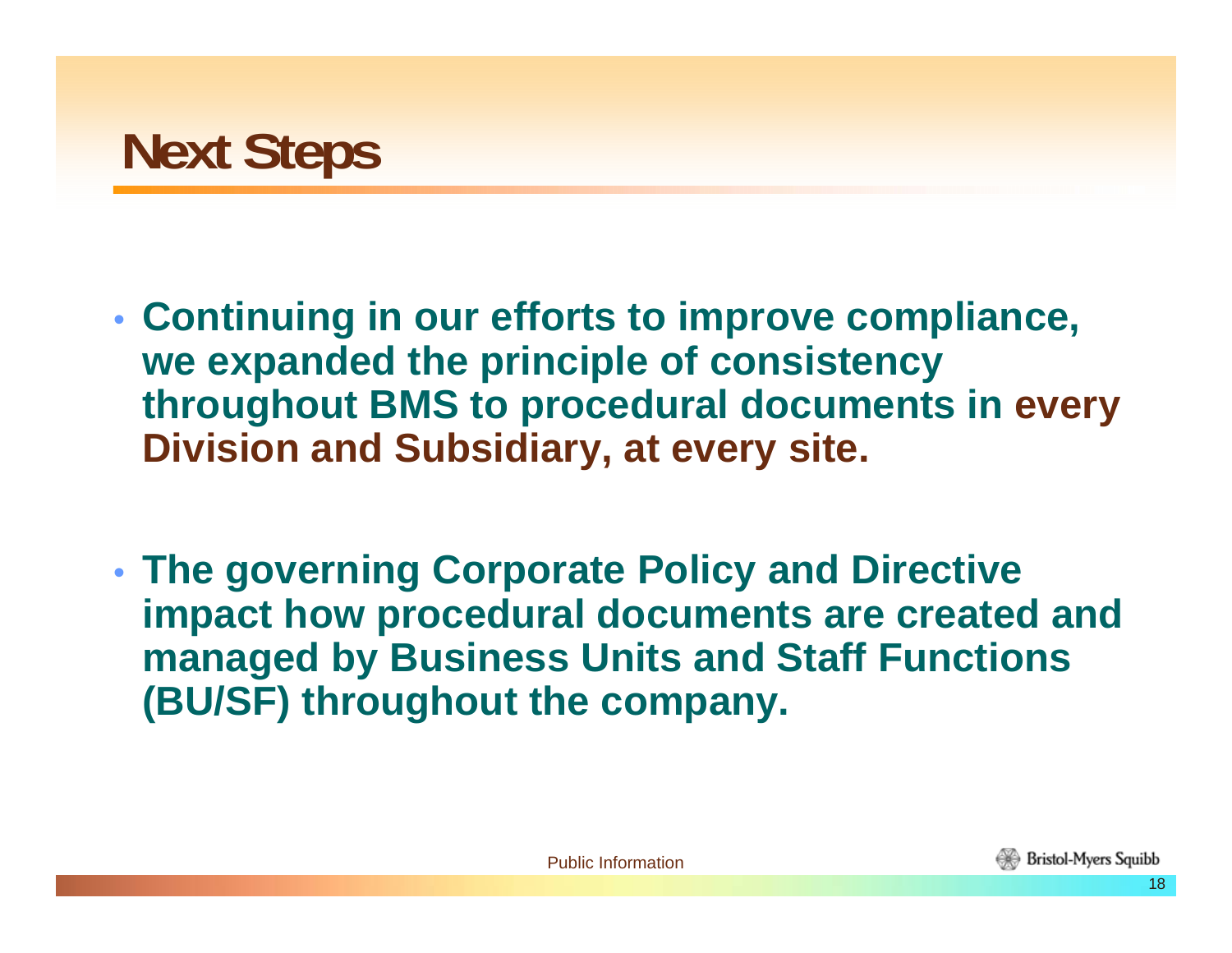# **Document Types**

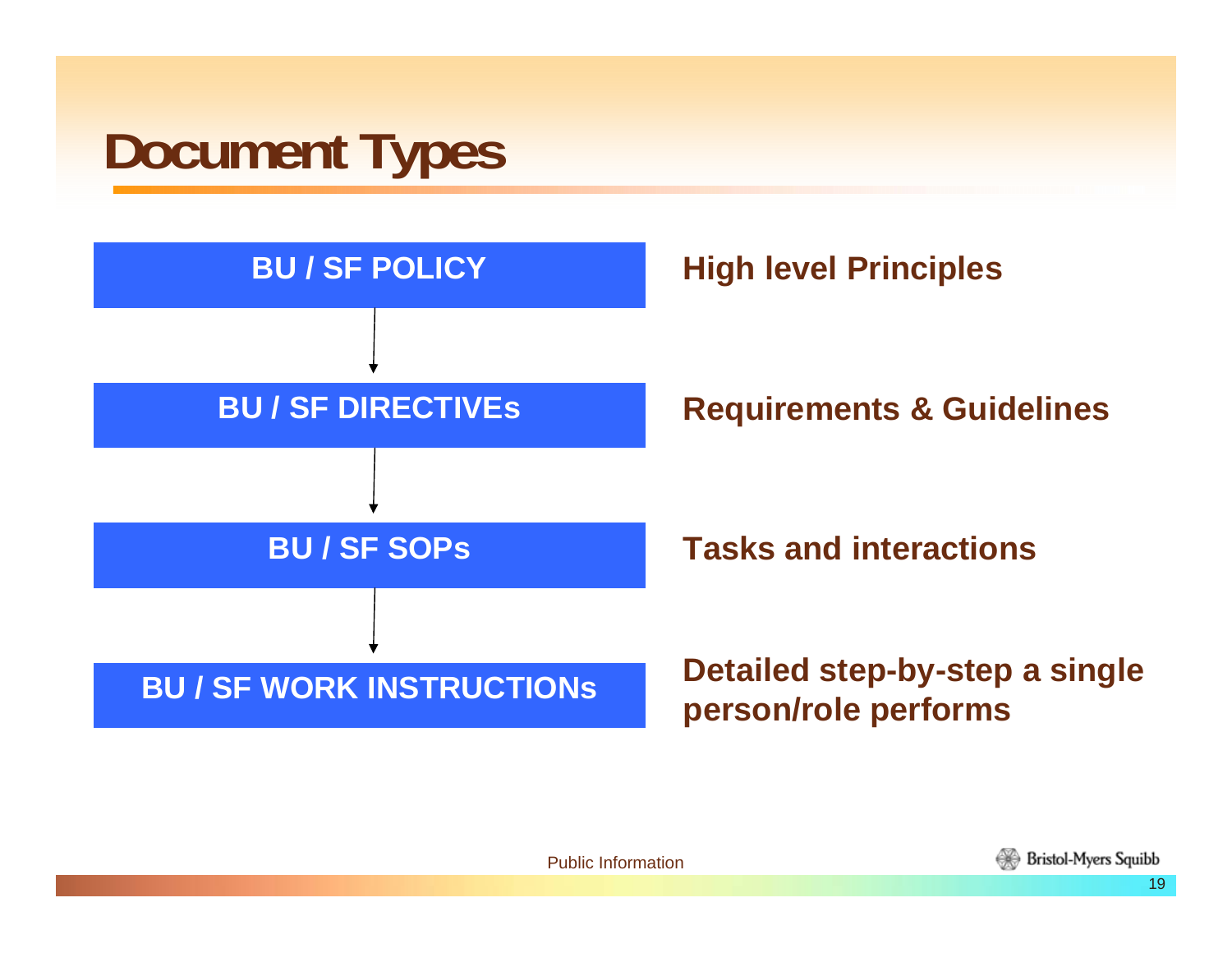# **Document Formats**

- **A Corporate Directive specifies the sections to be included in each document type, and the order in which they appear in the document**
- **There are no additional requirements that apply to department or BU/SF graphics or logos, or the font and typefaces used in the documents**
- **Legacy documents that require revision must be reformatted into the approved document types and formats that meet the requirements in the governing Corporate Directive only at the time of revision**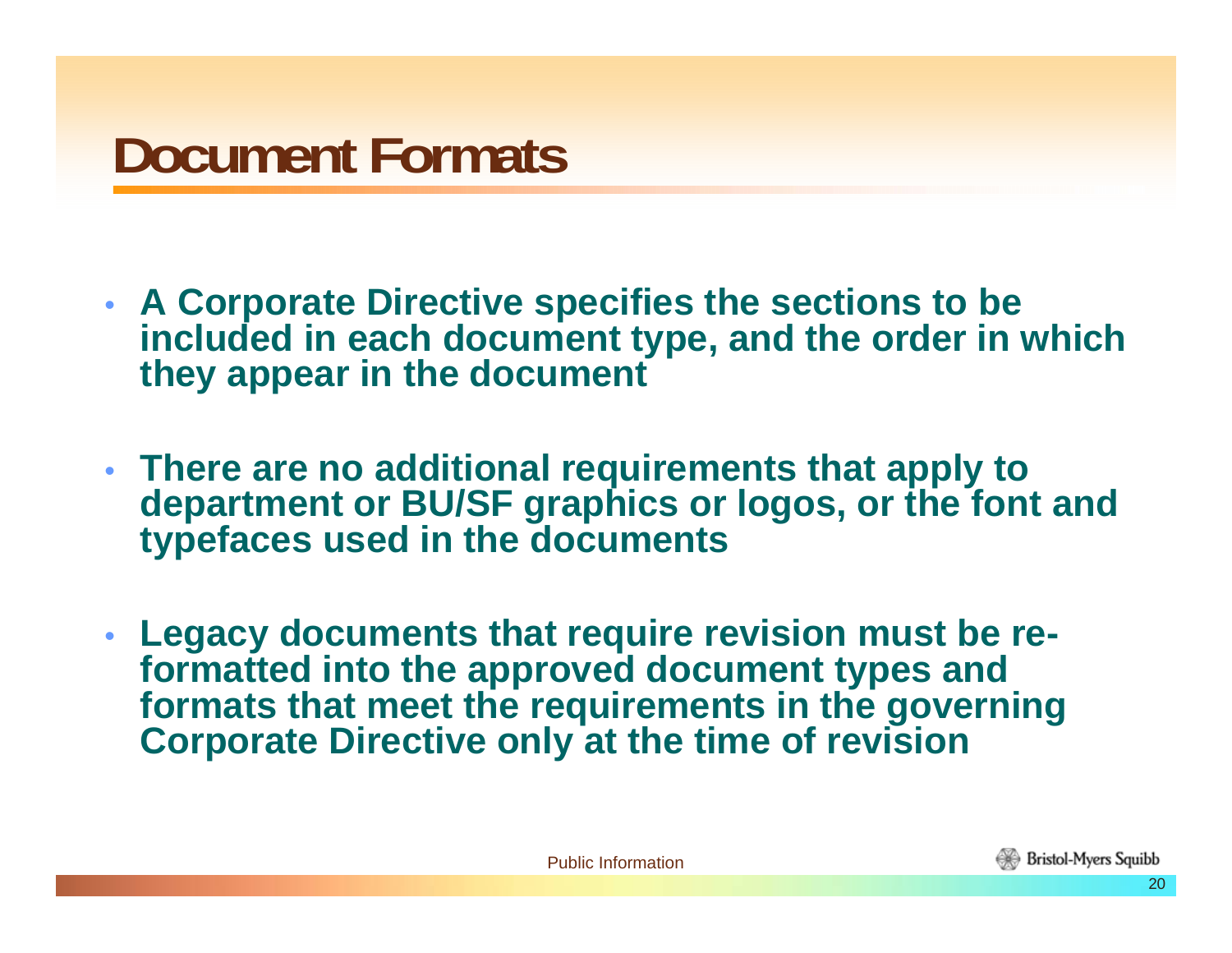#### **Relationship between Corporate and BU/SF Documents**

- **Corporate documents address issues where consistency is desired across all of BMS.** 
	- Routinely a BU/SF Policy is not required when a **Corporate one exists.**
	- **A BU/SF Directive may be issued, even when a Corporate Directive exists, if the BU/SF has additional requirements. It may expand upon, but not contradict, the Corporate level document.**
- **BU/SF procedural documents may reference either a Corporate level document or one at the local BU/SF level.**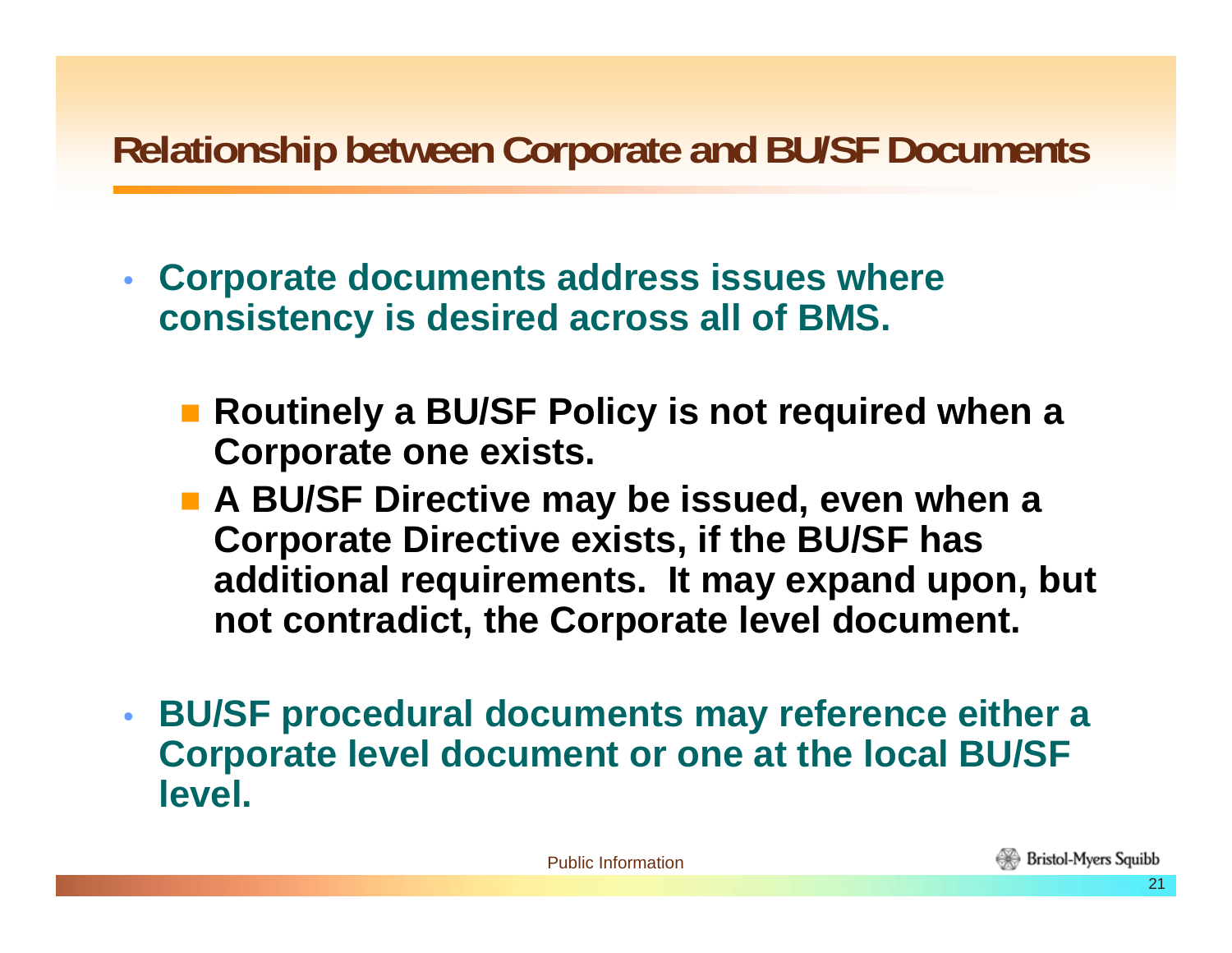# **Document Management**

•**Each BU/SF must determine which of the following will apply:**

- **A single document management process for the entire BU/SF.**
- **Separate/Independent document management processes within sub-units.**

**Bristol-Myers Squibb**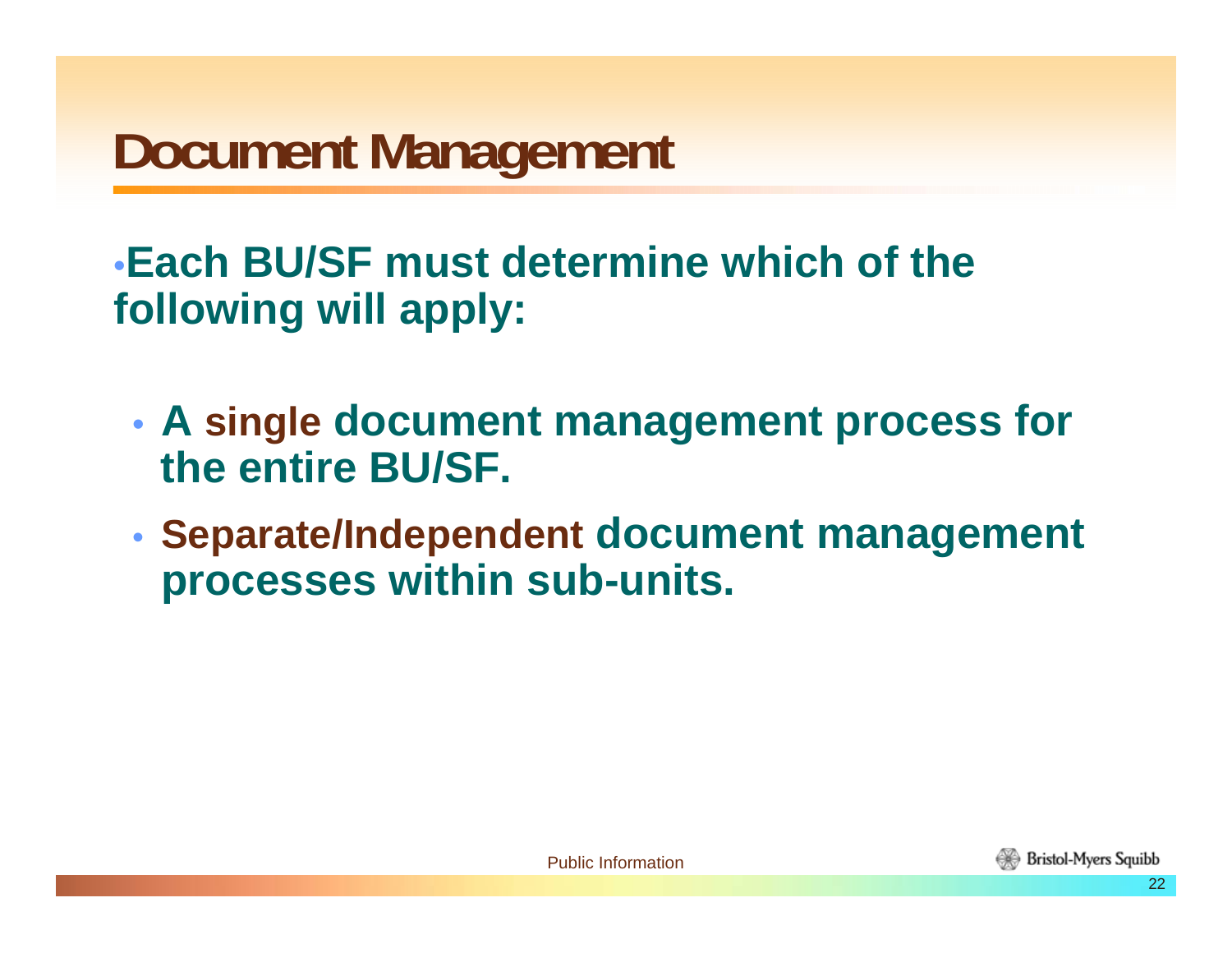# **Document Management (Cont'd)**

- **Each BU/SF must provide resources and create written procedures to implement and maintain an appropriate document management process.**
- **Written procedures must be created, implemented and maintained to guide authors through all activities of the document lifecycle.**
- **The procedures must include directions and responsibilities for creation, review, approval, issuance, management, revision, archive and retirement of a procedural document**